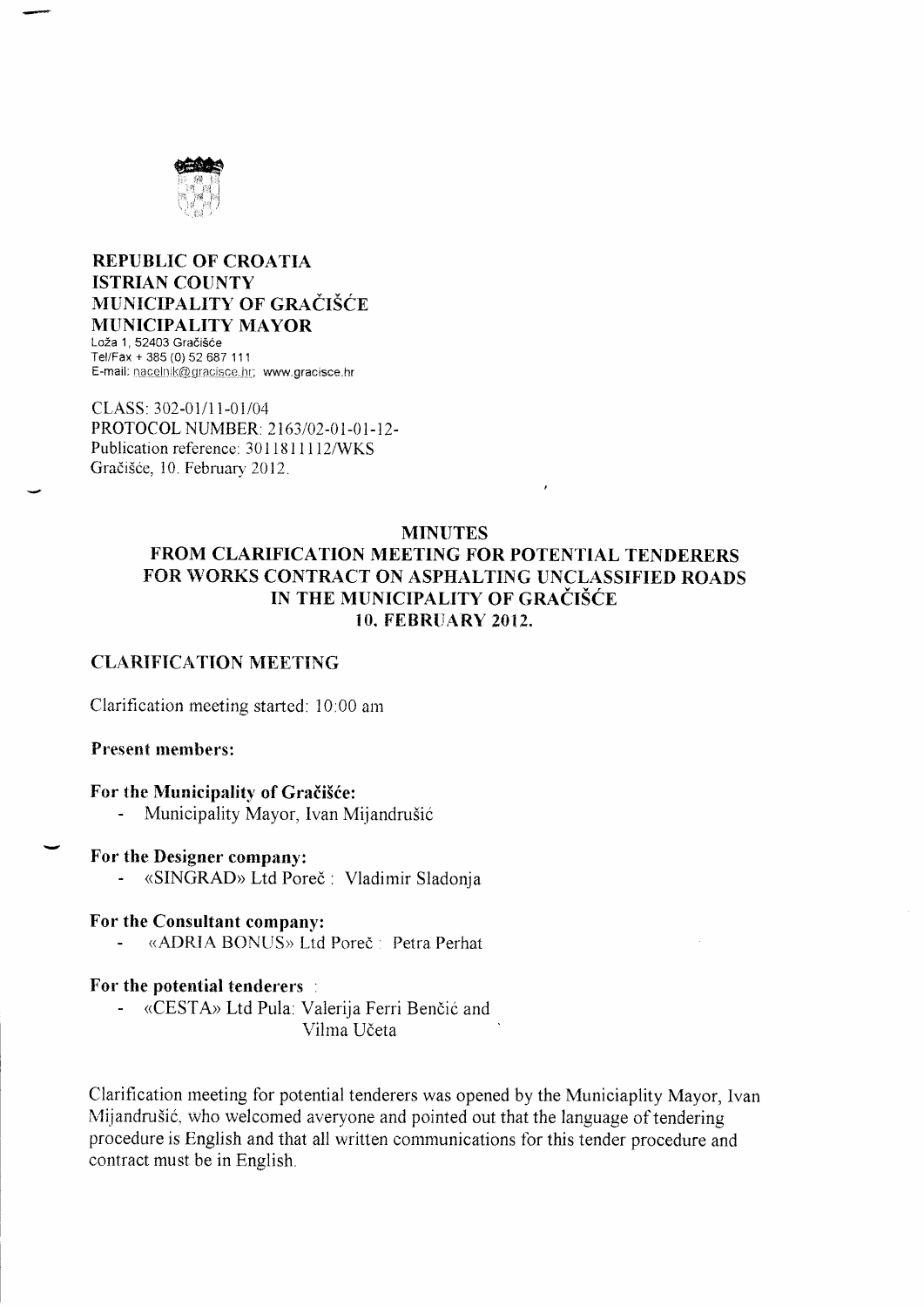The representative of the consulting company, Adria Bonus Ltd, Ms. Petra Perhat informed the present potential tenders that the public procurement is conducted by special procedure which is proscribed by the European Union

As there were no quetions by the potential tenderers Clarification Meeting ended at 11:00 am

#### SITE VISIT

Site v<br><sup>G</sup>rtene Site visit started at 12:00 local time, where interested parties had an opportunity to inspect the future construction site. Present members:

### For the Municipality of Gračišće:

- Municipality Mayor, Ivan Mijandrušić

#### For the Designer company:

«SINGRAD» Ltd Poreč : Vladimir Sladonja

For the Consultant company:<br>- «ADRIA BONUS» Ltd Poreč : Petra Perhat

#### For the potential tenderers

«CESTA» Ltd Pula: Valerija Ferri Benčić and Vilma Učeta

At the site visti there were no special question by the potential tenderers.

Site visit ended at 12:30 pm.

The lists of participants of the Clarification Meeting and Site Visit are enclosed to this document.

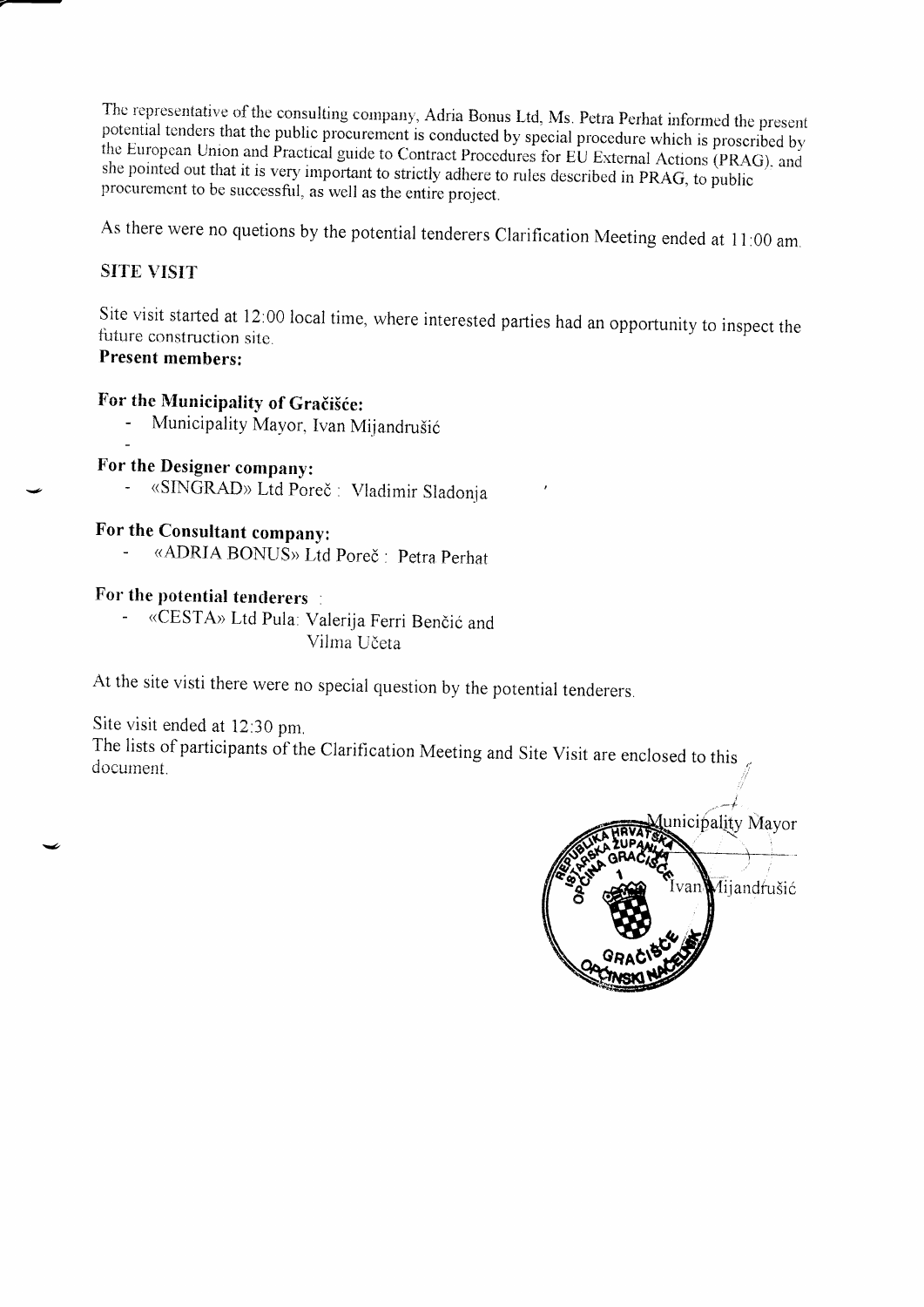# MEMBERS PRESENT AT THE CLARIFICATION MEETING IN THE MUNICIPALITY OF GRAČIŠĆE

### TENDER: ASPHALTING UNCLASSIFIED ROADS IN THE MUNICIPALITY OF GRAČIŠĆE

### GRAČIŠĆE, 10. FEBRUARY 2012.

| Name and                                 | Company                   | <b>Function</b>            | Adress                             | E-mail                                                  | Phone            |
|------------------------------------------|---------------------------|----------------------------|------------------------------------|---------------------------------------------------------|------------------|
| surname<br>VILMA                         |                           |                            |                                    |                                                         | number           |
| VCETA                                    |                           | CESTA door mukogoritikasi  | STROSSMAYERONA                     | mluice,                                                 | 098.490.858,     |
| VALERIA,<br>FETTRI BENCIC                | CESTA do.o.               | GRABILISTA                 | 4,52400 FULA                       | TEHNICKE priprene le 4 republication<br>bencick cestahl | $099 - 210 - 14$ |
| $U_1$ 4 $D_1$ $U_1$ $U_2$<br>56.400x(14) | SINELH12<br>d.e.e.        | $ $ <sup>PI</sup> QEE+AX17 | PPAV<br>ルレモー                       | todoo<br>signed the                                     | $098/251-12$     |
| PETRA<br>PERHAT                          | ADZ<br>$B_0$ Nus $C_1$ od |                            | KONZULTANT PEECH Zauska            | Petra @adrid<br>13 Porec + bonus com                    |                  |
| IVAN<br>$M$ 1714 ADRUSIC'                | OPC/NA<br>GRAETICE        | $A + C C + A + C$          | $L_0$ $\tilde{z}$ A 1<br>GRAETSC'F | meculare @<br>graciace N                                | 081 143-1576     |
|                                          |                           |                            |                                    |                                                         |                  |
|                                          |                           |                            |                                    |                                                         |                  |
|                                          |                           |                            |                                    |                                                         |                  |
|                                          |                           |                            |                                    |                                                         |                  |
|                                          |                           |                            |                                    |                                                         |                  |